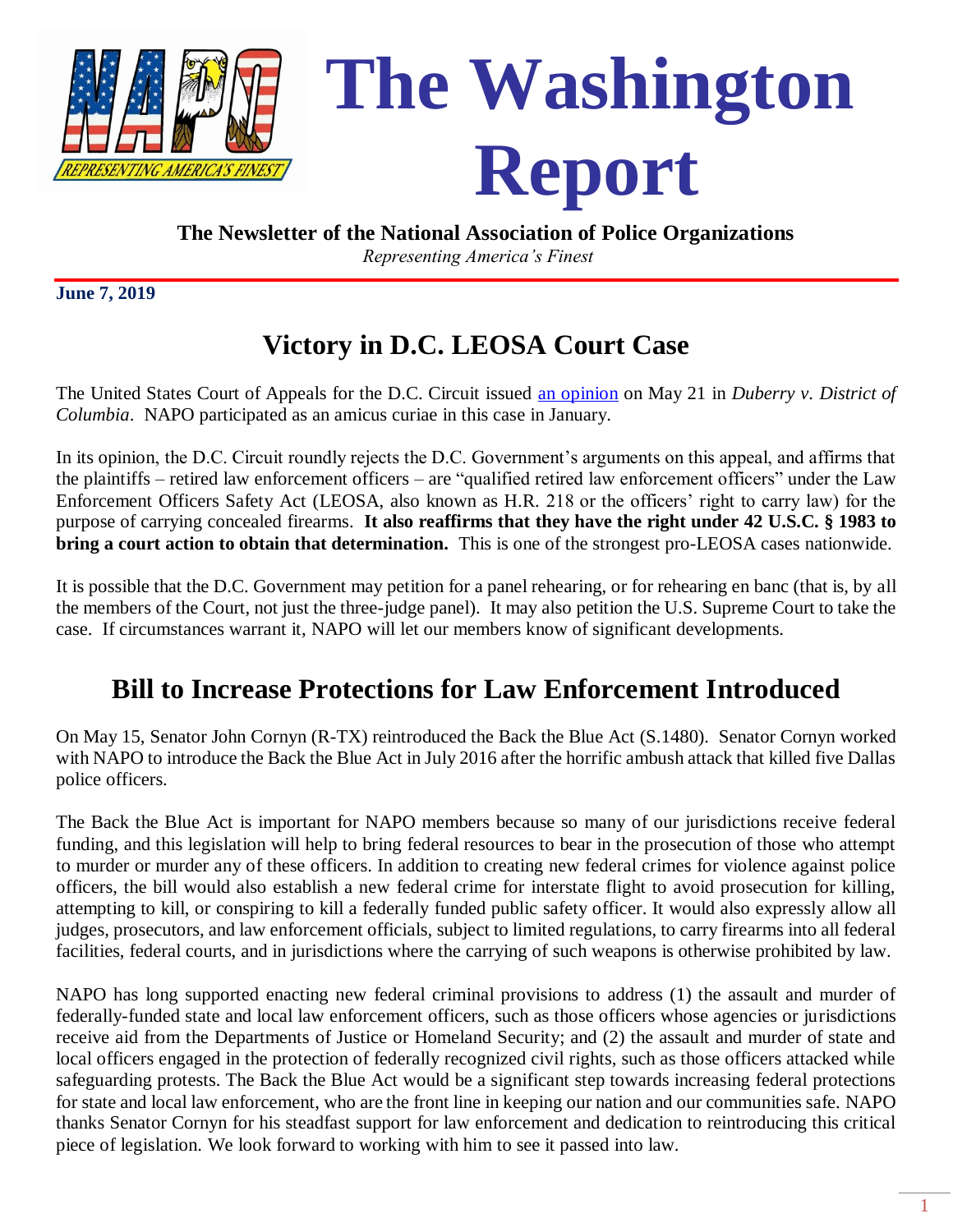# AUGUST 6-10, 2019 - STEVENSON, WA

# **NAPO's 41st Annual Convention SKAMANIA LODGE**



Join us for NAPO's 41st Annual Convention. Participate in setting NAPO's legislative priorities for the 116th Congress. Learn from presentations by prominent law enforcement figures about the latest developments in police policies and services and help determine NAPO's path forward by participating in the election of NAPO's Leadership.

The 41st Annual Convention will be held at Skamania Lodge, located in Stevenson, Washington, just 45 minutes from the Portland, Oregon International Airport. The resort sits on 175 acres of mountainous Pacific Northwest Forest overlooking the Columbia River Gorge. While at the lodge sit back and take in the beautiful views of the gorge or enjoy a day at the Waterleaf Spa. Looking for more adventure, the resort also offers: Golf, Hiking, Zipline and an Ariel Park!

When not attending the Convention Business Sessions the area offers something for everyone…. Whitewater rafting, fishing, kayaking, brew pubs, wineries, shopping in the historic City of Hood River and scenic drives showcasing some of the most spectacular waterfalls in the country!

## **[CLICK HERE FOR CONVENTION REGISTRATION](http://www.napo.org/events/upcoming-events/napos-41st-annual-convention/registration/)**

#### **Be Sure to Check out NAPO's website, [www.napo.org](http://www.napo.org/)**, **for additional information and special activities planned.**

*Please do not hesitate to contact the NAPO office if you have any questions at 703-549-0775.*

### **NAPO Attends Presidential Medal of Valor Ceremony**

On May 22, NAPO Executive Director Bill Johnson attended the presentation of the Presidential Public Safety Officer Medal of Valor at the White House. The Public Safety Medal of Valor was established by Congress in 2001 to honor public safety officers who have exhibited exceptional courage "in the attempt to save or protect human life". One of NAPO's 2017 TOP COPS – Oregon State Police [Senior Trooper Nic](https://www.bja.gov/programs/medalofvalor/awardees/16-17-cederberg.html) Cederberg – was awarded the Medal of Valor for placing himself in the line of fire and suffering life-threatening injuries in order to bring a murderer to justice.

President Trump presided over the ceremony and Attorney General Barr provided opening remarks. Top leadership of the Department of Justice were also in attendance to honor these brave first responders.

#### **NAPO Participates in NORA Public Safety Sector Council Meeting**

On May 29, NAPO Executive Director Bill Johnson participated in National Occupational Research Agenda (NORA) Public Safety Sector Council meeting. NORA is run by the National Institute for Occupational Safety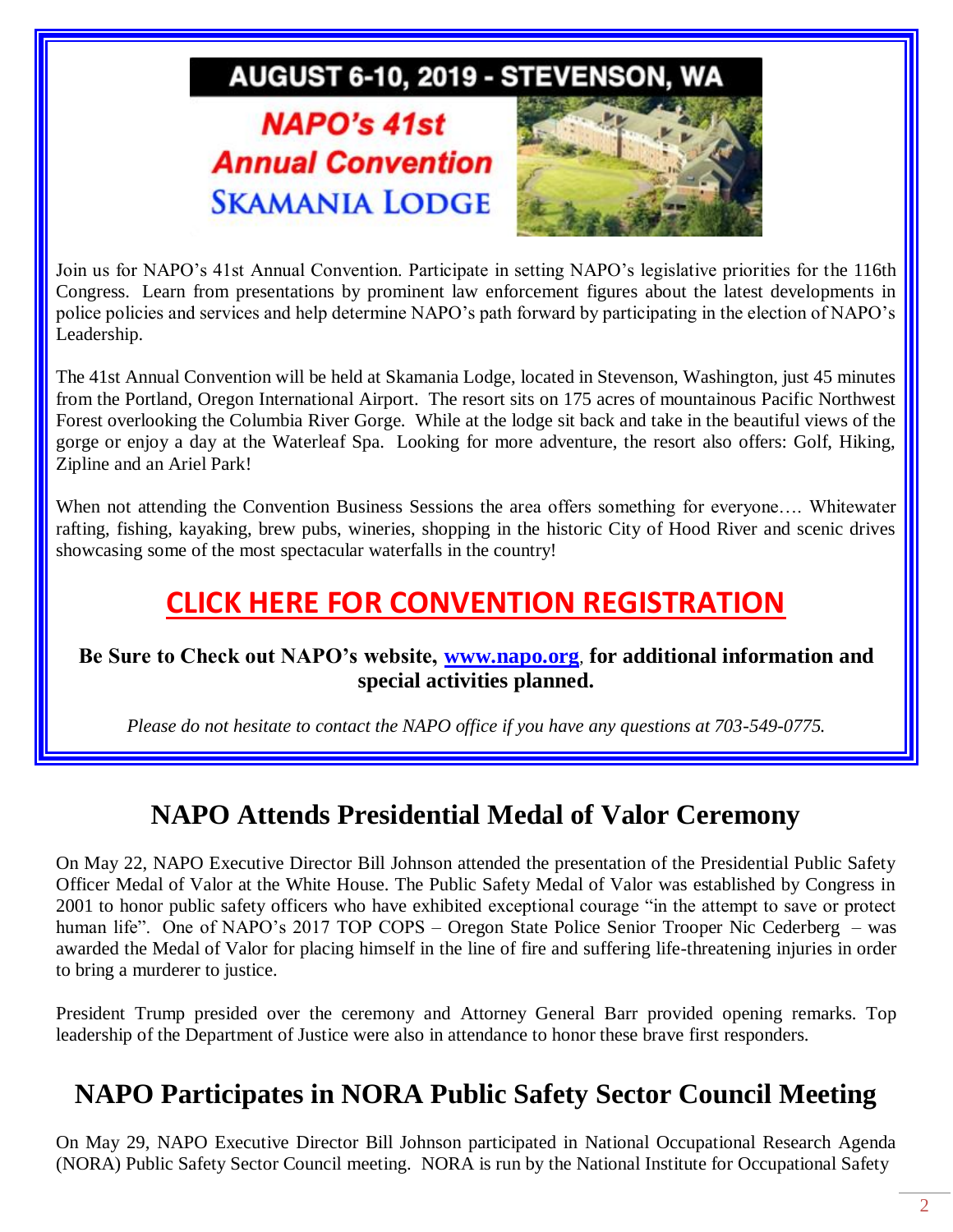and Health (NIOSH), Centers for Disease Control and Prevention (CDC), U.S. Department of Health and Human Services (HHS). NAPO has been a long-standing member of the Council, whose purpose is to promote safety and health in the public safety sector by tackling the most relevant issues facing the field, research gaps and the needs of the public safety workforce.

This meeting focused on a proposed NORA Public Safety Opioid Campaign to help reduce first responder exposures to illicit drugs. The objective of the Campaign is to evaluate emergency responder knowledge of illicit drug exposure and improve compliance with guidance by getting targeted, pertinent information out to the field. The Council discussed what key stakeholders should be involved and how to make the campaign efficient and effective.

In addition to the Opioid Campaign, the Council discussed a report on sleep, fatigue and safety of EMS first responders and were presented with a summary of ongoing NIOSH-supported grants and projects.

NAPO appreciates the opportunity to continue participating as a member of the Council and looks forward to working with fellow stakeholders to ensure that our officers have the resources they need to stay healthy and safe while they work to protect our communities.

#### **Stop Dangerous Sanctuary Cities Act Reintroduced in Senate**

NAPO has pledged our continued support for the Stop Dangerous Sanctuary Cities Act (S. 1644), which was reintroduced by Senator Pat Toomey (R-PA) on May 23. NAPO understands that cooperation among federal, state, and local law enforcement officers is essential in keeping criminal illegal immigrants off the streets. The nation's immigration enforcement system relies on local law enforcement complying with immigration detainers—requests from the Department of Homeland Security (DHS) for local law enforcement to hold an illegal immigrant temporarily, to give federal law enforcement an opportunity to take the individual into custody.

Unfortunately, several courts have ruled that local law enforcement officers may be sued for violating the Fourth Amendment if they comply with an immigration detainer, even if the detainer was lawfully issued and the detention would have been legal if carried out by DHS. This means that dangerous criminals cannot be held and must be released. The Stop Dangerous Sanctuary Cities Act solves this problem by explicitly stating that local law enforcement officers have legal authority to comply with immigration detainers. The bill also protects civil liberties, ensuring that someone who has had their constitutional rights violated may sue.

Furthermore, the Stop Dangerous Sanctuary Cities Act takes crucial steps to eliminating sanctuary jurisdictions, which pose real threats to the American people, and increases penalties for criminals who re-enter the United States illegally, providing federal, state and local law enforcement vital tools to help keep our communities safe. The legislation would withhold certain federal funds – Community Development Block Grant funds and certain Economic Development Administration grants – from cities and municipalities who do not comply with the law. This legislation will not punish law enforcement for decisions made by elected officials by taking away much needed federal grant funding such as the COPS Program or the Byrne Justice Assistance Grant (Byrne-JAG) Program, but instead focuses the penalties on the grant programs most important to city and county managers.

Further, the legislation recognizes the need for cooperation with all members of our communities and preserves flexibility for law enforcement, so that victims of crime and witnesses to crime who are in the U.S. illegally may come forward and cooperate with police.

We look forward to working with Senator Toomey to get this important legislation enacted into law.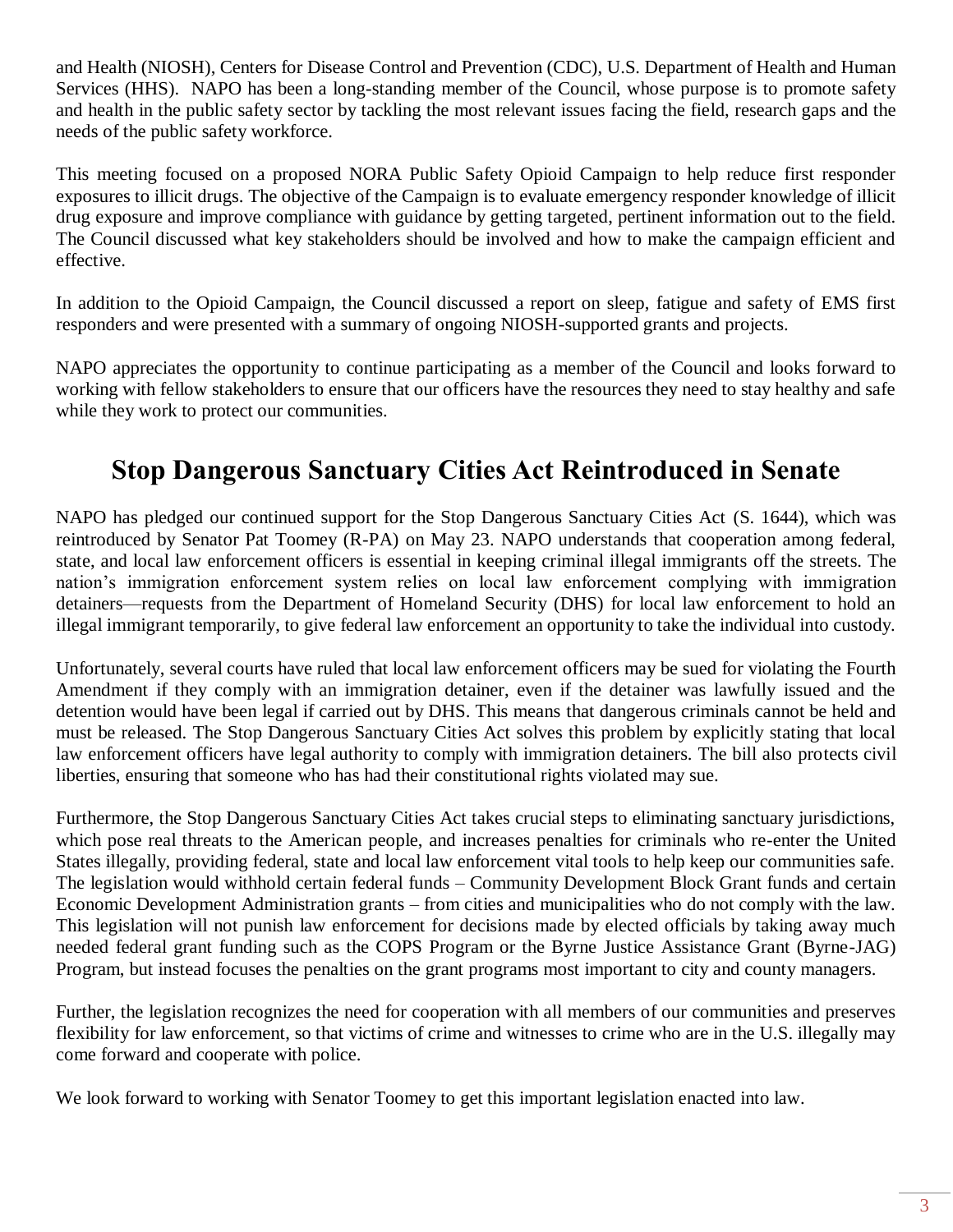#### **NAPO Supports Allowing Uniformed Officers to Carry in Federal Facilities**

NAPO is once again backing the Protecting Officers of the Law in Civilian Establishments (POLICE) Act (H.R. 2805), which would permit uniformed law enforcement officers to carry agency-issued firearms in certain Federal facilities. Representative Trey Hollingsworth (R-IN) reintroduced the legislation on May 16.

Currently, state and local law enforcement officers can only carry firearms on federal property when conducting "official business" or responding to an active crime situation. Despite being granted the right to carry by the Law Enforcement Officers Safety Act (LEOSA), officers are still prohibited from carrying their firearms in federal facilities open to the general public, such as the post office, the local Social Security Administration office, or a Veterans Affairs (VA) satellite medical office, unless they are there in the course of their official duties.

A uniformed state or local officer who needs to stop by the VA office for a medical appointment during her lunch break has to lock her service weapon in her car. This creates as safety issue as the gun could be stolen out of the car. Further, at a time when ambush attacks on law enforcement officers is at a five-year high, uniformed officers must be allowed to carry their service weapons, whether they are on duty or on personal time, for the protection of themselves and those citizens in the federal facilities they are visiting. NAPO looks forward to working with Congressman Hollingsworth to move this important legislation.

## **NAPO Attends Public Pension Network Meeting**

NAPO attended the monthly Public Pension Network (PPN) meeting, which brings together public pension practitioners and retirement systems, public sector labor organizations, and state and local government representatives to discuss the latest updates on public pension and social security issues being considered by Congress and the Administration.

The House Ways and Means Committee Chairman Richard Neal (D-MA) is looking to take up the Rehabilitation of Multiemployer Pensions Act (H.R. 397) this summer, with the hopes of having the House vote on the measure before the August recess. NAPO endorsed this bill in support our fellow workers in the private sector who are facing the nightmare of having their hard-earned pensions possibly taken from them.

NAPO considers protecting and preserving public pension plans one of our top priorities. While we do not support federal interference into state and local public pension plans, which are already subject to substantial regulation and transparency requirements, we believe federal intervention is necessary to boost financially-troubled multiemployer private pensions so they do not fail.

With the prospect of the House debating legislation pertaining to multiemployer pension plans, where is always the concern that public pensions will make their way into the discussion even though the issues faced by multiemployer plans are not being experienced by public pension plans. The biggest concern being that the bill will be amended to include the requirements contained in the Public Employee Pension Transparency Act (PEPTA). These requirements are unfunded mandates and an inappropriate federal intrusion into areas that are the fiscal responsibility of sovereign States and local governments, and are conflicting, administratively burdensome and costly. Further, PEPTA threatens to eliminate the tax-exempt bonding authority of state and local governments.

Federal interference in state and local public pensions not only violates the principles of federalism, but represents a fundamental lack of understanding regarding state and local government operations and financing, including governmental accounting rules and strict legal constraints already in place that require open financial reporting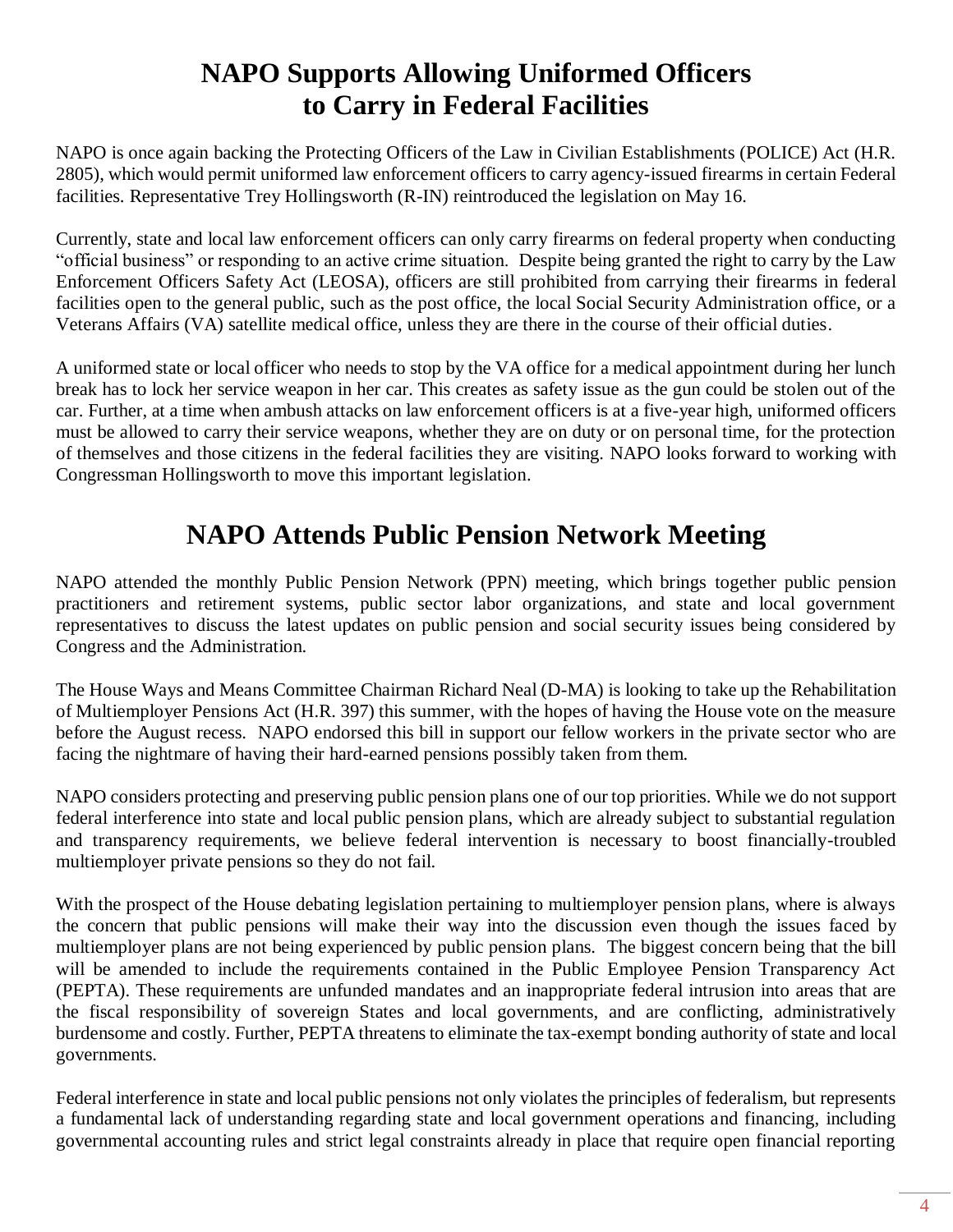and processes. It also ignores the fact that every state and countless localities have recently made modifications to pension financing, benefits structures, or both.

NAPO and members of the PPN will be watching debate on the Rehabilitation of Multiemployer Pensions Act closely to ensure provisions that would adversely impact public pensions are not included in the final legislation.

#### **NAPO Endorses Restoration of the Armed Career Criminal Act**

NAPO endorsed the reintroduction of the Restoring the Armed Career Criminal Act (S. 1547 / H.R. 2837), sponsored by Senator Tom Cotton (R-AR) and Representative David Kustoff (R-TN). Congress passed the Armed Career Criminal Act (ACCA) in 1984 to protect our nation's communities from the most dangerous violent criminals. Specifically, the ACCA established a 15-year mandatory minimum sentence for repeat violent felons convicted of unlawful possession of a firearm in violation of 18 U.S.C. § 922(g) who have been previously convicted of serious felonies on three separate occasions.

When the Supreme Court effectively voided the ACCA in its 2015 decision in *Johnson v. United States* due to part of the definition of "violent felony" being unconstitutionally vague, it took away an important tool that law enforcement used to get the worst career criminals off our streets. The Restoring the Armed Career Criminal Act will fix the ACCA by using a specific definition for "serious felony" and restore the Act, thus giving prosecutors and law enforcement back a significant resource in the fight against violent crime.

Senator Cotton, together with former Senator Orrin Hatch, introduced the bill last Congress in response to the horrific kidnapping and murder of two Utah teenagers early this year by a career criminal who was released from prison early because of the *Johnson v. United States* decision. The retroactive release of violent criminals after *Johnson* allowed Jerrod Baum, a repeat violent felon convicted under the ACCA, to leave prison early in 2016. Baum, a neo-Nazi, was charged with numerous felonies, including attempted murder in 1991, and took a plea deal. In 1995, he pleaded guilty to aggravated assault against a prison guard. In 2003, he was convicted of possessing a firearm as a felon. In 2005, he was again convicted of possessing a firearm as a felon and was sentenced to fifteen years under the ACCA. Yet, despite this history and due to the annulment of the ACCA, he was released early from prison and the result was the alleged kidnapping and murder two teenage girls.

NAPO looks forward to working with Senator Cotton to pass the Restoring the Armed Career Criminal Act to ensure that violent, career criminals like Baum are taken off our nation's streets.

#### **NAPO Supports Bill to Safeguard 1033 Program**

NAPO has once again pledged it support for the Lifesaving Gear for Police Act (S. 1537), sponsored by Senator Patrick Toomey (R-PA), which would prevent future presidents from implementing restrictions on state and local law enforcement's access to surplus military equipment, like President Obama did in 2015 with his Executive Order. While President Trump has thankfully repealed that Executive Order, this legislation will ensure that law enforcement will not face such equipment restrictions in the future unless enacted by Congress.

Programs like the Department of Defense's (DOD) 1033 program and grant programs at the Departments of Justice and Homeland Security have been vital resources in allowing state and local law enforcement to acquire items used in search and rescue operations, disaster response, and active shooter situations that they otherwise would not be able to afford. This equipment has not led to the "militarization" of police, but rather has proven to be essential in protecting communities against violent criminals with increasing access to sophisticated weaponry, IEDs, body armor and sometimes even armored vehicles.